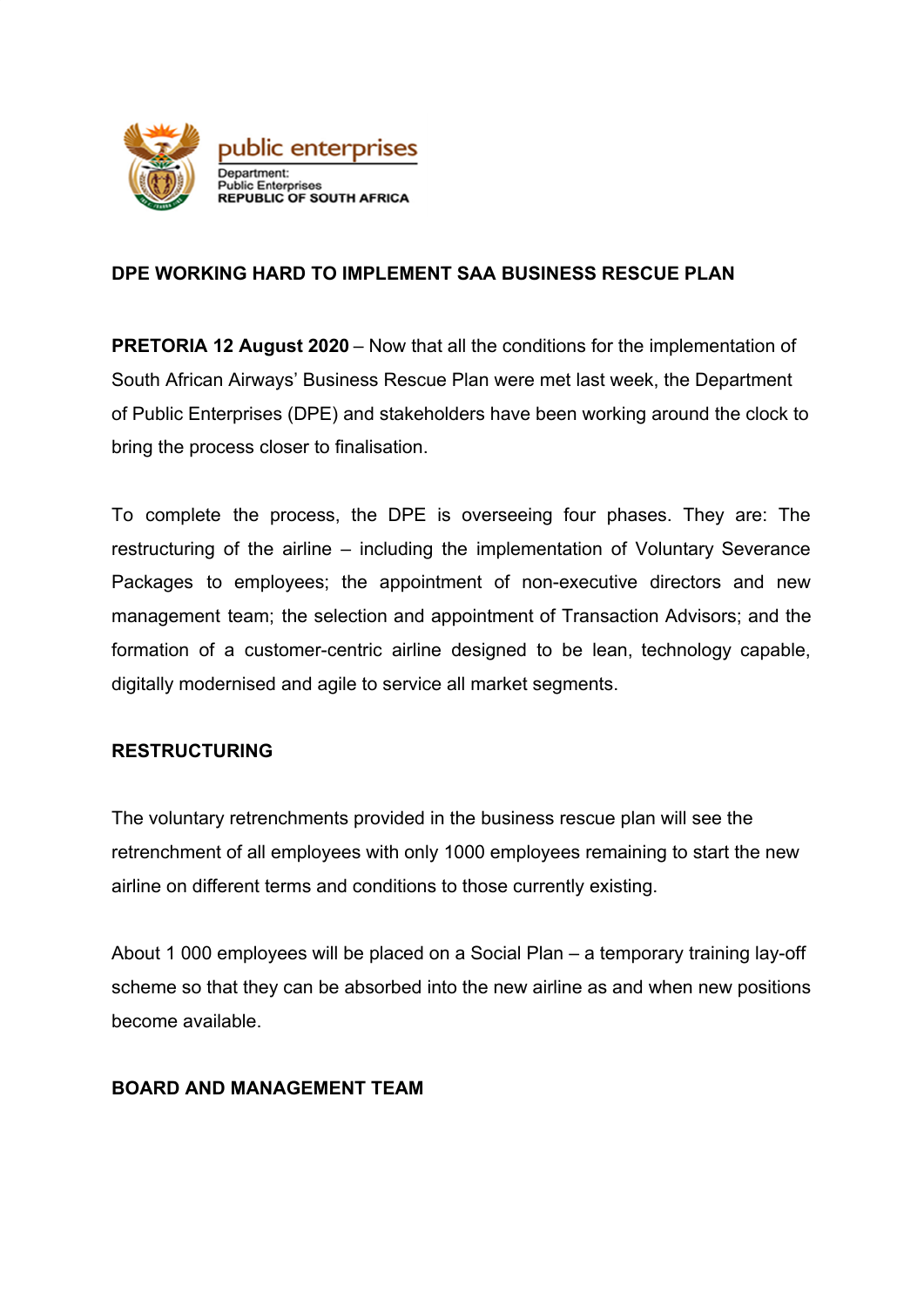As the shareholder on behalf of government, the DPE will soon appoint a smaller, effective, reinforced, and empowered Board of Directors who will then appoint the airline's new executive management including, Chief Risk Officer, Chief Information Officer and Chief Operating Officer.

### **TRANSACTION ADVISOR**

The DPE has identified a Transaction Advisor whose mandate is to assist the department in transaction planning, feasibility analysis, procurement and implementation of transactions and raising funds and investments for the new airline. The advisors are also expected to assess unsolicited expressions of interests from private sector funders, private equity investors and partners for a future restructured SAA.

The DPE welcomes the attraction of a mix of local and international investor groups to provide the new airline with technical, financial, and operational expertise to ensure significant South African ownership whilst diversifying the investor base.

#### **NEW AIRLINE**

The DPE is engaging constructively towards the national interest objective of a new airline which will be run in a professional and sustainable manner to support key economic sectors, including tourism and solidify South Africa as an African gateway to international markets.

While maintaining a certain level of presence in the ownership of the new carrier, the government, through DPE, would like to see the following characteristics of the new airline as envisaged in the new Business Rescue Plan:

- $\Box$  An efficient and modern aircraft fleet with hybrid density options acquired at competitive rates resulting in cost efficiency;
- $\Box$  An offering with the right routes, at the right times and at competitive prices;